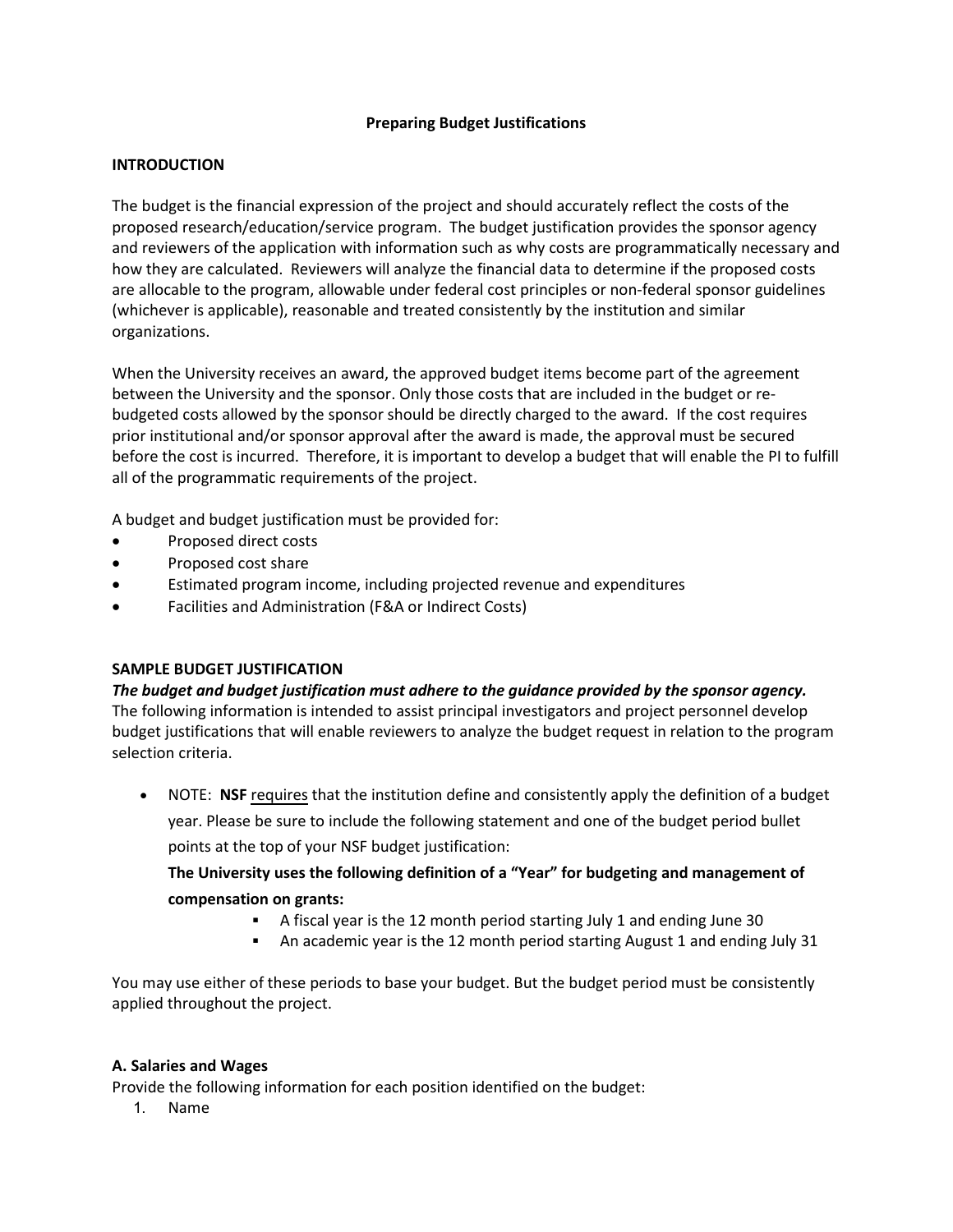- 2. Degree(s)
- 3. Title
- 4. Time commitment
- 5. Duties and responsibilities in relation to the program goals and objectives

Administrative and clerical positions are normally treated as Facilities and Administration (F&A), but may be charged to a sponsored project when ALL of the following conditions are met:

- 1. The cost can be readily identified specifically with the project with a high degree of accuracy.
- 2. The cost is incurred for a different purpose or circumstance as compared to administrative and clerical services that are normally treated as F&A. The budget justification should state that the costs are normally treated as F&A by the institution, but are requested due to a special purpose or circumstance. The special purpose or circumstance should be clearly outlined in the budget justification.
	- a. The work to be performed is different from the administrative and clerical services that are required for routine departmental and administrative support.
	- b. The work to be performed is required to meet the exceptional requirements of the project. Direct charging of these costs may be appropriate where a major project or activity explicitly budgets for administrative or clerical services. "Major project" is defined as a project that requires an extensive amount of administrative or clerical support which is significantly greater than the routine level of such services provided by academic departments. Examples of "major projects" where direct charging of administrative or clerical staff salaries may be appropriate are provided at the end of this document.
- 3. The cost is explicitly budgeted, with a reasonable justification given for direct charging due to a special purpose or circumstance, and approved by the sponsor agency.

# **Key Personnel** (Includes PI and Co-PI/s)

For each person, it is recommended that the following be included for clarity:

- 1. Role, position, and suitability to project: Professor Smith will serve as PI on this project. A Professor of Biology at UWG and has researched nanostructures extensively. *Enter relevant work or accomplishment here, which shows suitability to project*).
- 2. List specific role in project, e.g., directing the project, contributing a specific expertise, showing how this is the best person to lead the project.
- 3. Commitment of effort to project Dr. Smith is committed to the project for 2 person months per year. *NSF forms request commitment be listed in academic (9 month), summer, or calendar months.*
- 4. Explain salary request based on what the sponsor request: In general, an explanation of your salary should be made which includes your base salary for year 1 with a 3% increase for each subsequent year.

# *Example*:

*Dr. Smith, Project PI, will be responsible for design and implementation of the project including survey development, recruitment, data analysis-primarily qualitative, reporting, and project management. PI Smith requests 12.5% salary for the spring 2016 academic year and 11.1% summer salary for each year of the project with a 3% escalation calculated for year 2. Costs are based on a 9-month salary of \$56,650, \$13,369 for year 1, and \$13,771 for year 2.*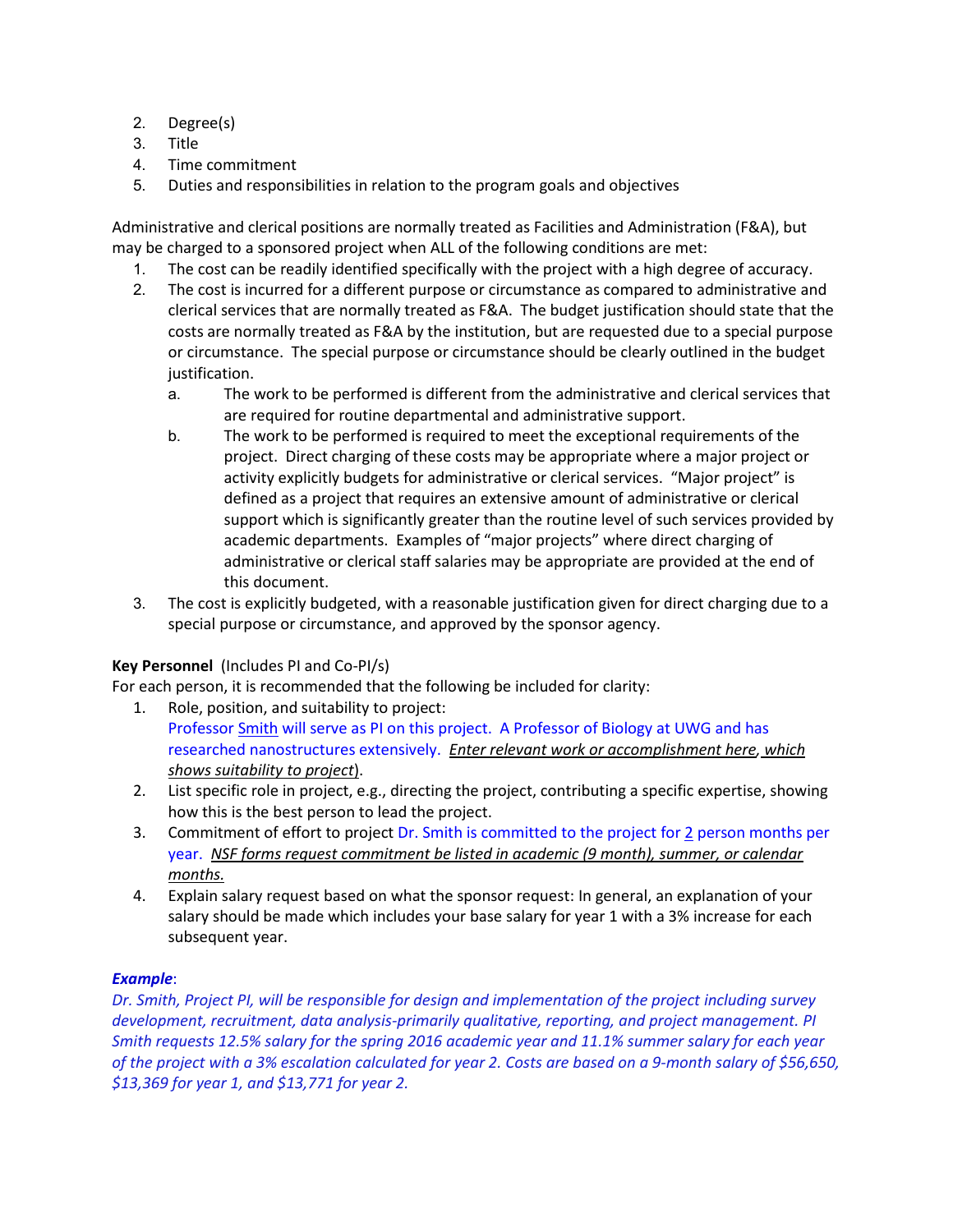*Dr. John Jones, Co-PI, will assist with project design and implementation including survey development, recruitment, data analysis-primarily qualitative, and reporting. Dr. Jones requests 12.5% salary for the spring 2016 academic year and 11.1% salary for summer 2016. Costs are based on a 9-month salary of \$78,097, \$18,486 for year 1.*

Please remember to escalate salary for subsequent years, as natural rate of inflation can cause a multiyear project to become under-funded in the later years. A 3% escalation is standard. Additionally, if you are requesting both Academic Year and Summer salary, you will need to include both fringe rates in your explanation.

## **Other Personnel:**

It is rare, but salary can sometimes be requested for staff assistance on grants. The request must be thoroughly justified.

*Although normally treated as an F&A cost, the nature of the work required for the Program Assistant represents administrative or clerical support which is different from and significantly greater than the routine level of support services provided by the institution. In addition, the Maternal and Child Services Workforce Development program is a "major project" as it is a large, complex programs that entails: assembling and managing teams of investigators from a number of institutions; requires making travel and meeting arrangements for large numbers of participants, such as conferences and seminars; requires significant amounts of data entry and/or transcription that is outside of the normal duties of the Assistant. We request 10 hours of administrative support for the spring semester of the project. The Assistants rate of pay is \$13.25 per hour for 10 hours per week for 15 weeks, \$1988 plus fringe benefits.*

## **Students:**

*Salary is also requested for one undergraduate summer research assistant in each year. Funding is requested for one student to work 40 hours per week over 10 weeks in the summer (or for two students working 20 hours per week). At a rate of \$10 per hour, the total is \$4,000 per year for summer research in year one. In addition, \$3,000 per semester is requested to support a Graduate Research Assistant during the academic year, for approximately 20 hours per week over two 15-week semesters. The total amount of salary is \$6,000 in the first year of the award, \$6,180 in the second year, and \$6,366 in the third year. Total request for student salaries is \$22,546.*

# **B. Fringe Benefits**

Indicate how fringe benefit costs are calculated, based on the types of positions for which funding is requested.

Fringe benefits are calculated at 40% of requested salary dollars for the Academic year and include: FICA, Medicare, retirement and health insurance.

Fringe benefits are calculated at 26% of requested salary dollars for the Summer and include FICA, Medicare, and retirement.

*\*Please be sure to verify the current fringe rate with the ORSP staff prior to calculating your budget.*

# *Example:*

*Fringe benefits are based on established rates for the University of West Georgia. Fringe benefits for effort on the project are \$8,601 for year 1 and \$3,839 for year 2.*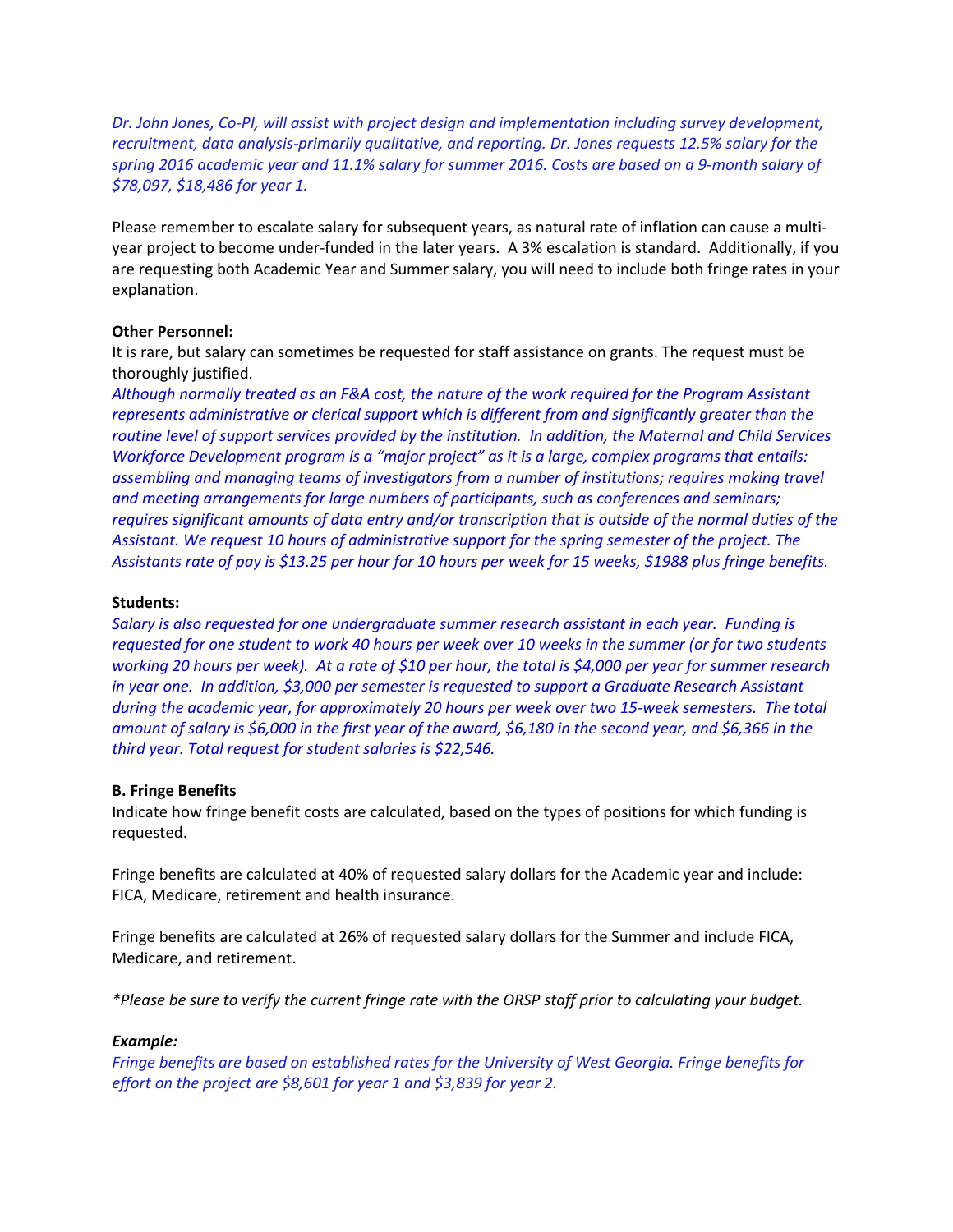# **C. Travel**

Provide a breakdown of travel costs including:

- **Purpose of trip**
- **Name/position of traveler**
- To the extent possible, itemize per person travel costs: airfare, lodging-number of nights and cost per night, meals-number of days and federal per diem for location, car rental, parking, mileage, registration fees, etc.
- **Include location to be traveled to and specific conferences to be attended, if known.**
- **Number of trips**
- **Total costs**

# *Examples:*

*1. The Research Associate will travel to six pilot sites, twice per year, to supervise data collection and conduct quality assurance monitoring.*

# *In-State Travel: Two days/one night: \$493/Person/Trip*

| Air Fare                  | \$200/person                                                       |
|---------------------------|--------------------------------------------------------------------|
| Lodging                   | \$125/night                                                        |
| <b>Meals</b>              | $$21/day \times 2 days = $42 ($3-Breakfast, $6-Lunch, $12-Dinner)$ |
| <b>Rental Car</b>         | $$40/day \times 2 days = $80$                                      |
| <b>On-Site Parking</b>    | $$10/day \times 2 days = $20$                                      |
| <b>Airport Parking</b>    | $\frac{2}{37}$ /day x 2 days = \$14                                |
| <b>Mileage to Airport</b> | 40 mi RT x $\frac{2.29}{mi} = \frac{211.60}{j}$                    |
|                           | $$493/person/trip \times 10$ trips = \$4,930                       |

*2. The Principal Investigator will travel to Washington, DC once per year to meet with the program officer and other grantees to review program progress and issues related to implementation and evaluation. The PI will attend the National Conference of X to present finding from the study in year 2. The National Conference is held in Washington DC each spring.*

# *Out-of-State Travel: Three days/two nights: \$1,026/Person*

| <b>Air Fare</b>                                             | \$400/person                                                          |
|-------------------------------------------------------------|-----------------------------------------------------------------------|
| Lodging                                                     | $$175/night \times 2$ nights = \$350                                  |
| <b>Meals</b>                                                | \$21/day x 3 days = \$63 (\$3-Breakfast, \$6-Lunch, \$12-Dinner)      |
| <b>Rental Car</b>                                           | $$40/day \times 3 days = $120$                                        |
| <b>On-Site Parking</b>                                      | $$20/day \times 3 days = $60$                                         |
| Airport Parking $\frac{2}{7}$ day x 3 days = $\frac{21}{7}$ |                                                                       |
|                                                             | Mileage to Airport $40 \text{ mi RT} \times \frac{5.29}{mi} = $11.60$ |
|                                                             | $$1,026/person/trip \times 2 trips = $2,052$$                         |

# **D. Equipment**

Requests for equipment should include the following information.

- **Description**
- **-** Quantity
- **Unit cost**
- **Justification for the use of each item related to specific program objectives:**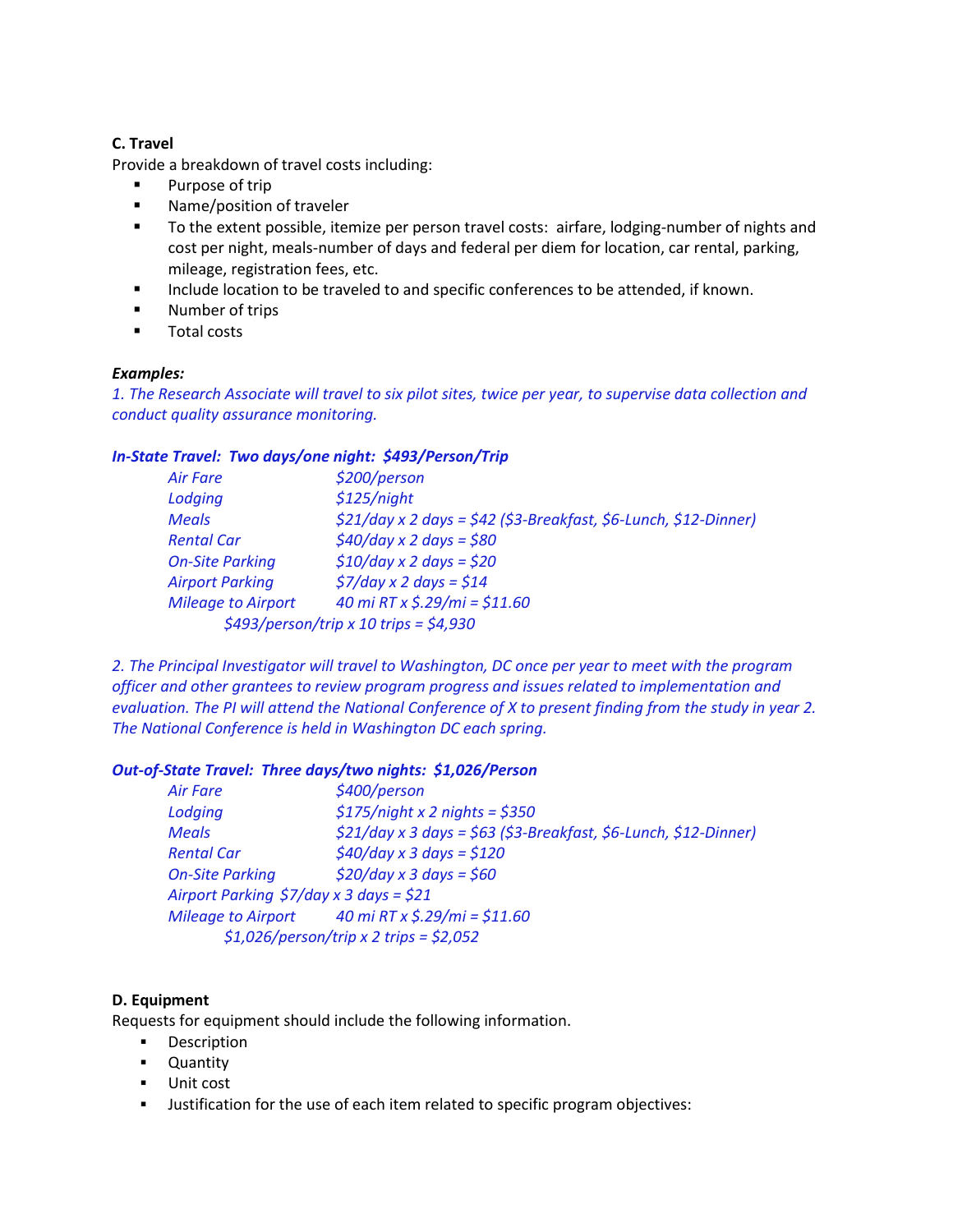- how the equipment will enable project personnel to fulfill the scientific objectives of the project, and
- how the use of such equipment will be solely allocable to the project.

General purpose equipment such as furniture, desktop computers, printers, fax machines, etc., are normally treated as F&A. If the proposed funding is non-federal, refer to the sponsor budget guidelines for definitions of allowable equipment purchases.

# *Example:*

*Spectronic Genesys 2 Spectrophotometer: The Spectrophotometer measures the amount of light that the sample absorbs by passing a beam of light through the sample and recording the intensity of light reaching the detector. This instrument will be used to analyze samples generated from exhaled breath condensate, in particular, ammonia and amylase levels. The Spectrophotometer will be allocated solely to this project. 1 unit @ \$6,450*

*High Performance Liquid Chromatograph with Fluorescence (HPLC) and UV-NIR: The HPLC will be used to evaluate the level of various breath condensate components including glutathione, ethane and ethylene. In addition, when coupled with a mass spectrometer, it is capable of measuring overlapping volatile components also found in breath condensate. Use of the HPLC will be solely allocable to this project. 1 unit @ \$44,345*

## **E. Supplies**

Provide the level of detail requested by the sponsor.

To the extent possible, list:

- Item description
- Quantity
- Unit cost
- Total amount

General office supplies normally cannot be included as direct charges to federal awards since these types of costs are included in the negotiated F&A rate. General office supplies include paper, pencils, pens, ink, toner cartridges, etc. These items of cost are considered readily expendable and are treated as F&A. The only exceptions are those in which the purchase of supplies is extensive in nature, can be specifically identified to the project and meets the definition of a direct charge.

## *Example:*

*MycoMeter sample kits: MycoMeter kits are necessary to periodically monitor the fungal growth on painted gypsum drywall. The generation of trimethylstibine is believed to be linked to the growth of fungi. Measurements of an indicator of fungal biomass should correlate with the generation rates of trimethylstibine. 175 kits @ \$25/kit = \$4,375*

*The following supplies are required to create a registration packet, program syllabus and training materials to be distributed to participants of the training program, "Hearing Conservation in Industry." The estimated attendance is 150. A flash drive will be distributed to each attendee to be used during training sessions conducted in the computer lab. A writing pad and pencil will be provided to facilitate note taking. In addition, each attendee will receive a certificate of completion at the conclusion of the program.*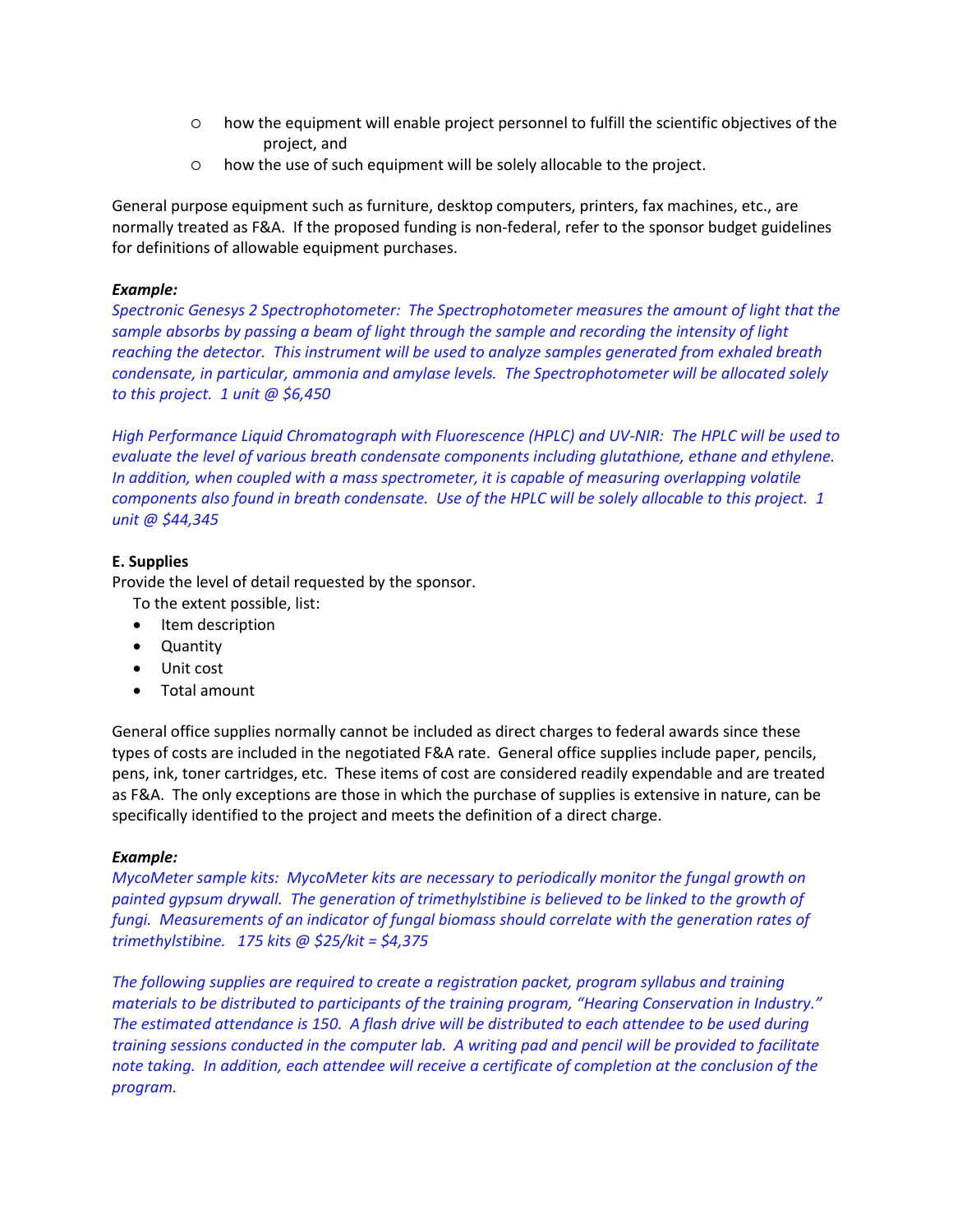| 2" Three-ring notebooks   | 150 notebooks x \$2.36 ea =      | 354.00     |
|---------------------------|----------------------------------|------------|
| <b>Index divider sets</b> | 150 sets x \$1.89 ea =           | 283.50     |
| Flash drive 32 GB         | 150 drives $x \, \text{S}4.92 =$ | 738.00     |
| #2 Pencils                | 13 boxes (12) $x \le 0.80 =$     | 10.40      |
| <b>Writing pads</b>       | 13 pkg (12) $\times$ \$7.98 =    | 103.74     |
| Certificate paper         | 6 packet (25) $x \le 4.42 =$     | 26.52      |
| <b>Name badges</b>        | 3 boxes (50) x \$19.32 =         | 57.96      |
|                           |                                  | \$1,574.12 |

# **F. Consultant Costs**

Professional services may be obtained from individuals who are not employees of the grantee institution. The following information should be provided:

- 1. Name of consultant (if known)
- 2. Organizational affiliation (if applicable)
- 3. Nature of services to be rendered
- 4. Number of days of consultation
- 5. Expected rate of compensation
	- a. Hourly or day rate
	- b. Other travel, per diem, other related expenses

# *Example:*

# *Name, Degree(s)*

*Funds are requested to conduct up to 10 training sessions pertaining to KidCare Program eligibility. The target audience includes enrollment personnel located in health departments, public health clinics, and other settings. Training sessions will be offered in locations throughout the state of Florida. Training programs will include: Basic Eligibility (4 sessions/year @ 6 hours/session), Advanced Training (4 sessions/year @ 4 hours/session), or Refresher (2 sessions/year@ 4 hours/session). Preparation and follow-up for each training course will not exceed 12 hours and will include consultation with HHS, INS, ORR or other offices or individuals.* 

| <b>Basic Eliaibility:</b> | 6 hrs trng + 12 hrs prep = 18 hrs/session x 4 sessions x $$50/hr = $3,600$ |
|---------------------------|----------------------------------------------------------------------------|
| <b>Advanced Trainina:</b> | 4 hrs trng + 12 hrs prep = 16 hrs/session x 4 sessions x $$50/hr = $3,200$ |
| Refresher:                | 4 hrs trng + 12 hrs prep = 16 hrs/session x 2 sessions x $$50/hr = $1,600$ |
|                           | \$8,400                                                                    |

Travel to training site locations will be reimbursed including airfare, mileage, lodging, meals, parking, and other travel related expenses. Travel costs are estimated as follows: \$500/session x 10 sessions = \$5,000

# **G. Other**

This category contains items not included in the previous budget categories. Individually list each item requested and provide appropriate justification related to the program objectives.

The following items are normally treated as F&A:

 Postage expense incurred in support of routine administrative communication activities including mailing technical reports and other project deliverables are treated as F&A. Postage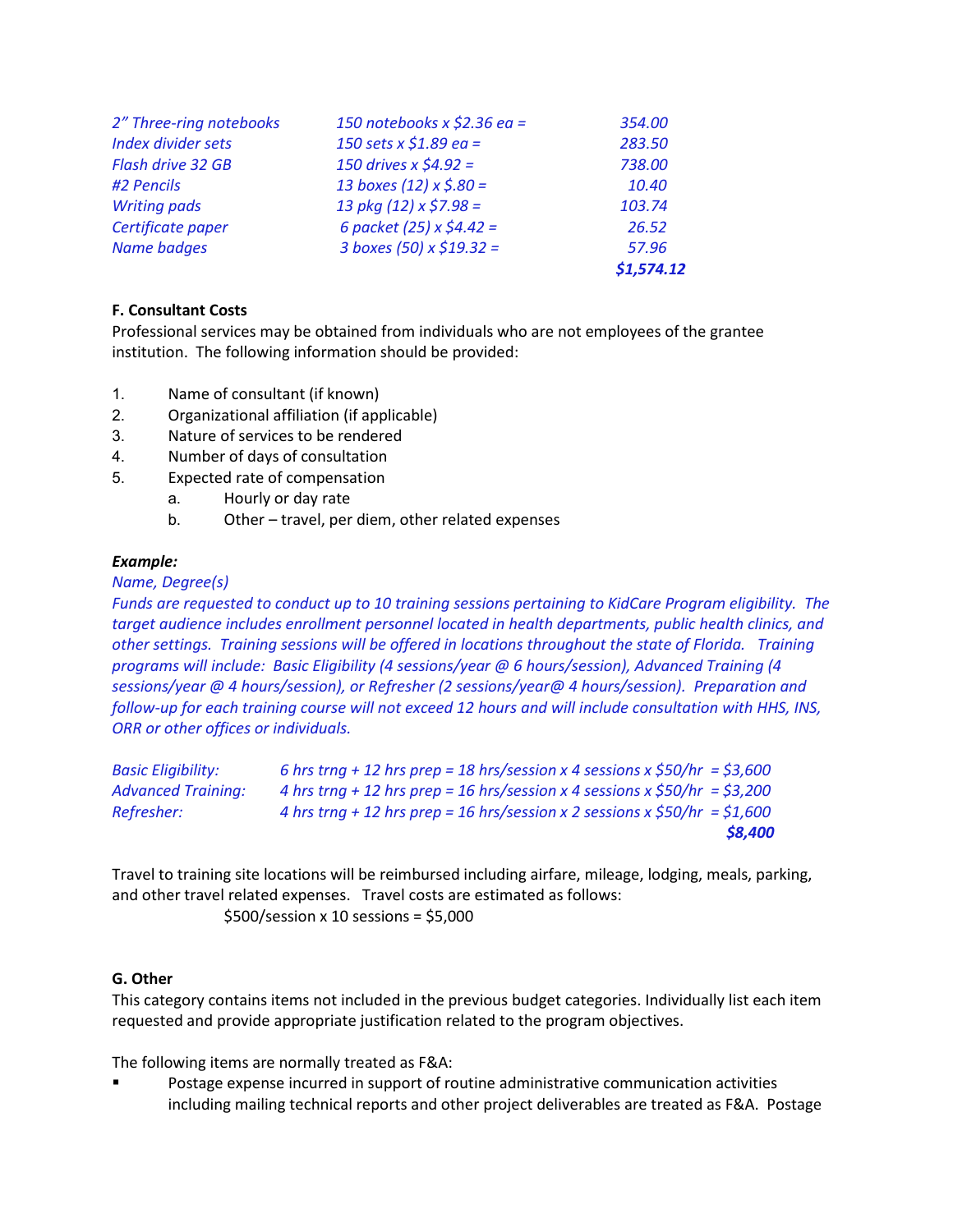expenses include US mail, overnight mail, UPS, etc. The only exceptions are those cases where extensive postage expense is required in support of the goals and objectives of the project, e.g., mailing a large number of surveys, mailing conference brochures. Requests to direct charge postage to federal dollars must demonstrate that the postage will provide a direct benefit to the purpose of the project, is extensive, and can be specifically identified with the project.

**Telephone and communication expenses incurred in support of routine administrative activities** should not be charged directly to federal dollars, e.g., installation costs, monthly recurring telephone costs, pagers, etc. Exceptions to this rule include long distance calls (telephone and fax) incurred for the sole direct benefit of the project.

## *Examples:*

*Long-distance toll calls: Project personnel will communicate with pilot sites, sponsor agency, other program grantees, advisory committee and other constituents. Costs are estimated as follows:*

*\$25/person/month x 4.5 project FTEs = \$112.50/month x 12 months = \$1,350*

*Subject Fee Payments: Incentives will be provided to solicit participation in three focus group meetings. The focus group sessions will be designed to ascertain barriers encountered by consumers who seek prenatal health care services.*

*25 participants/focus group x \$50/participant x 3 focus group mtgs = \$3,750*

*Tuition: Funding is requested for two Graduate Research Assistants (GA) under the "Personnel" budget category. In addition to salary support, in-state tuition costs will be provided as follows: \$209.53/credit hour x 9 hours/semester x 3 semesters x 2 GAs = \$11,314.62*

The PI should request tuition waivers for Graduate Assistants, if allowable per the sponsor budget guidance and sufficient funding is available.

## **H. Contractual Costs-Sub-Awards**

If a portion of the scope of work will be assigned to another institution or organization, the following information should be provided:

- 1. Name of subrecipient
- 2. Period of performance
- 3. Scope of work

4. Itemized budget and budget justification (Each proposed subrecipient must provide a budget and budget justification in compliance with the sponsor agency budget guidance.)

*The scope of work and itemized budget and budget justification should contain the same level of detail as your information to the sponsor.*

## **I. Total Direct Costs**

This should be your total costs lines A-H.

## **J. Facilities & Administration (F&A) or Indirect Costs**

F&A or indirect costs must be calculated in compliance with the budget guidance provided by the sponsor agency. If the sponsor does not specify a rate, the UWG federally negotiated rate of 40% must be used.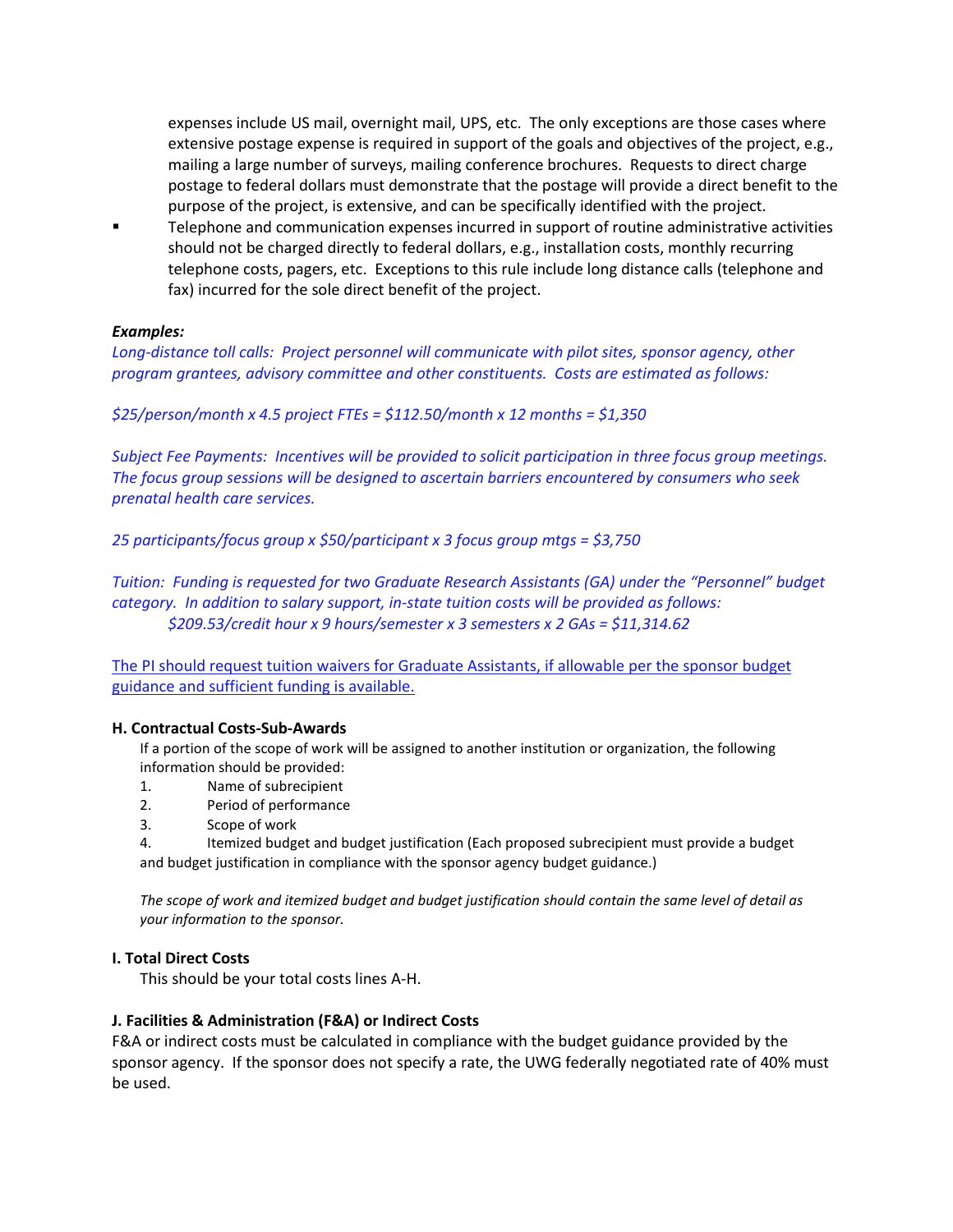The University of West Georgia has a federally negotiated rate of \$40% MTD. The current cost rate agreement is attached. 40% x \$68,389 = \$27,3556.

## **K. Total Project Costs**

This will be the total costs, Direct + Indirect, being requested from the sponsor.